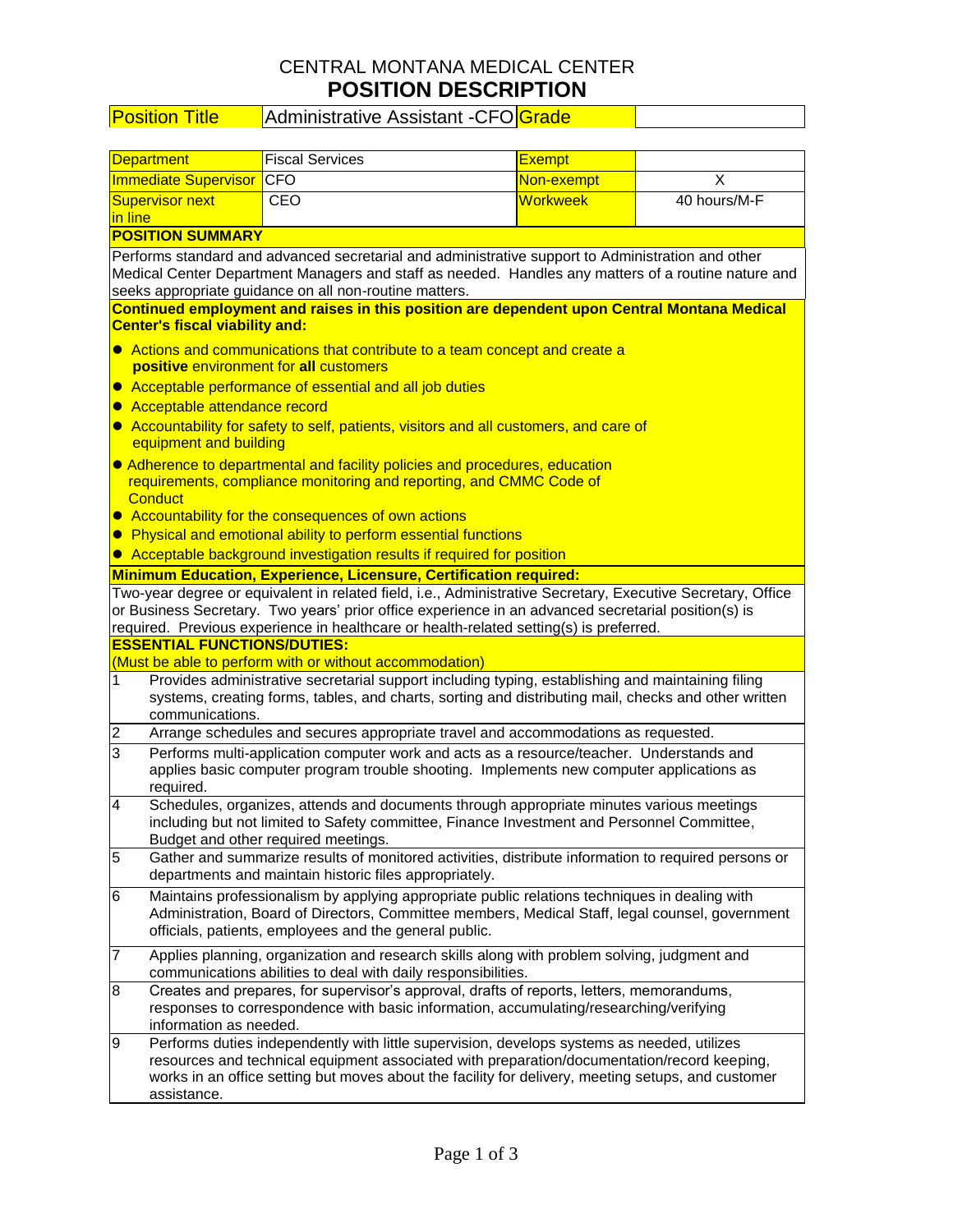## CENTRAL MONTANA MEDICAL CENTER **POSITION DESCRIPTION**

| <b>Administrative Assistant -CFO</b> Grade<br><b>Position Title</b> |
|---------------------------------------------------------------------|
|---------------------------------------------------------------------|

| 10 | Coordinates and schedules meeting room schedules, administrative appointments and multiple |
|----|--------------------------------------------------------------------------------------------|
|    | administrative meeting preparations.                                                       |

- 11 Understands and utilizes telecommunications and other forms of electronic communication internally and externally.
- 12 Plans and organizes meetings: ie (committees, departmental, and others, as needed). Arranges interviews, and other Central Montana Medical Center and administrative activities.
- 13 Functions as a backup to the CEO's Executive Assistant and Accounts Payable Specialist when required.
- 14 Maintains high level of flexibility in the prioritization of job tasks in order to accommodate necessary changes in time frames and deadlines.
- 15 Maintains complete confidentiality with all employee, patient and /or sensitive information accessed through job functions.

16 Completes other duties as assigned.

#### **Knowledge, Skills, Abilities:**

**Knowledge:** Office procedures and functionality, administrative purpose, and have a reasonable knowledge of overall healthcare issues and environmental needs.

**Skills:** Office management skills; written and verbal (telephone/in person) communication skills; proficiency in computer applications (word-processing, spreadsheet, e-mail, calendar, and troubleshooting, etc.); research skills; public relations and employee relations skills; typing of 70-80 wpm; shorthand/speedwriting (or the equivalent of); 10-key calculator and other general office equipment operations.

**Abilities to**: compose (and proof) letters/memos/reports/documentation; schedule and coordinate events (appointments, meetings, travel, call schedules, etc.); research information; take and transcribe minutes; manage office functions;

organization skills (planning, gathering, sorting, filing, etc.); process and maintain confidential and/or sensitive information; prioritize tasks, meet deadlines; handle numerous interruptions; use good judgment; work with little supervision; maintain professionalism; identify customer needs; solve problems, develop systems, learn quickly and retain information; and attend meetings as necessary,

| <b>OCCUPATIONAL EXPOSURE</b> for this position: |                        |                                                               |  |  |
|-------------------------------------------------|------------------------|---------------------------------------------------------------|--|--|
|                                                 | Category I             | Direct contact with blood or other bodily fluid to which      |  |  |
|                                                 |                        | universal precautions apply                                   |  |  |
|                                                 | Category II            | Activity performed without blood/bodily fluids exposure, but  |  |  |
|                                                 |                        | exposure may occur in emergency                               |  |  |
|                                                 | Category III           | Task/activity does not ordinarily entail predictable exposure |  |  |
|                                                 |                        | to blood/bodily fluids                                        |  |  |
|                                                 | Radiation              |                                                               |  |  |
|                                                 | <b>Noise</b>           |                                                               |  |  |
| χ                                               | <b>Other</b> (Specify) | Frequent computer use                                         |  |  |

### **PHYSICAL DEMANDS**:

(Essential functions strength rating for position - see Job Analysis)

| X                                                                                                                                                                                                                                                                                           | <b>Sedentary</b>  | Exert up to 10# occasionally or negligible force frequently                            |
|---------------------------------------------------------------------------------------------------------------------------------------------------------------------------------------------------------------------------------------------------------------------------------------------|-------------------|----------------------------------------------------------------------------------------|
|                                                                                                                                                                                                                                                                                             | Light             | Exert up to $20\#$ occasionally, $< 10\#$ frequently or negligible<br>force constantly |
|                                                                                                                                                                                                                                                                                             | <b>Medium</b>     | Exert up to 50# occasionally, up to 25# or up to 10#<br>constantly                     |
|                                                                                                                                                                                                                                                                                             | <b>Heavy</b>      | Exert up to 100# occasionally, up to 50# frequently or up to<br>20# constantly         |
|                                                                                                                                                                                                                                                                                             | <b>Very Heavy</b> | Exert > $100#$ occasionally, > $50#$ frequently or<br>> 20# constantly                 |
| I HAVE READ AND UNDERSTAND THIS POSITION/JOB DESCRIPTION, AND HAVE BEEN<br><b>PROVIDED THE OPPORTUNITY TO ASK QUESTIONS AND RECEIVE APPROPRIATE ANSWERS. I</b><br>ALSO UNDERSTAND THAT REASSESSMENT OF ABILITIES TO MEET POSITION<br><u> IREQUIREMENTS MAY BE PERIODICALLY REEVALUATED.</u> |                   |                                                                                        |